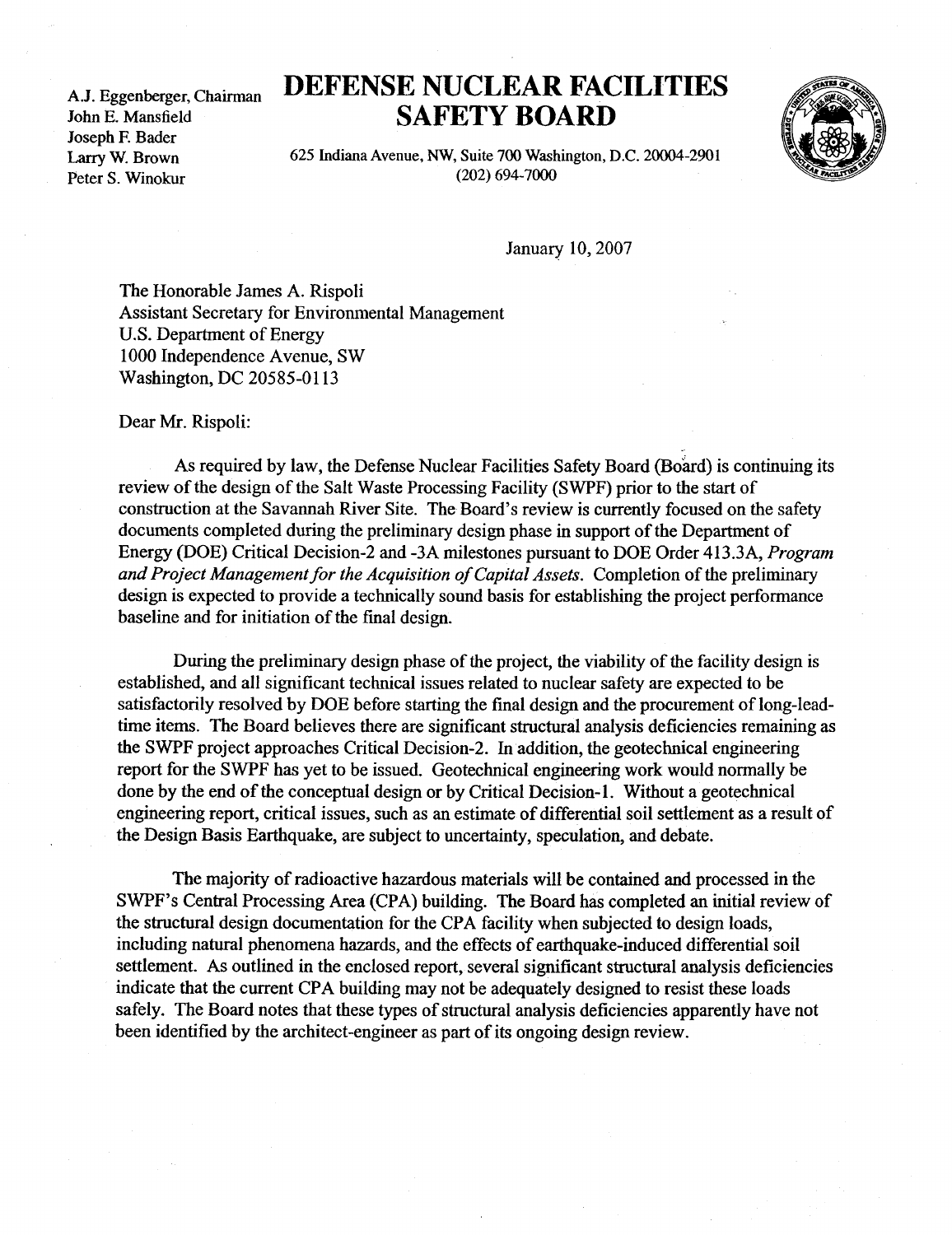The Board is concerned that there may be adverse schedule and cost impacts when nuclear safety issues are not resolved early in the design process. Given the deficiencies in the analysis of the facility's preliminary structural design, and the lack of a geotechnical engineering report justifying the assumed soil properties used in that analysis, a significant redesign of the CPA building may be warranted. Such a redesign could impact the performance baseline being established.

Some of the nuclear safety issues raised in the enclosed report are consistent with comments raised by DOE and its Independent Review Team. However, the Board is not aware of any action being taken to resolve these issues. Timely resolution of issues raised by DOE and by the Board is critical to reaching a technically supportable decision to proceed with the design of the SWPF.

DOE has well-qualified peer reviewers but they have been allowed only a limited role thus far. In the Board's opinion, DOE needs to perform a thorough review of the architectengineer's design as part of its project oversight.

The Board recognizes that the construction and startup of the SWPF is a key component of the Implementation Plan for Board Recommendation 2001-1, High-Level Waste Management at the Savannah River Site. Hence, the Board proposes that the Board and DOE senior management work closely to minimize impacts on the High-Level Waste program. The Board is committed to rapid evaluation of actions taken by DOE and its contractors to resolve geotechnical and structural engineering issues . Therefore, pursuant to 42 U .S.C . § 2286b(d), the Board requests a report within 30 days of receipt of this letter that (1) indicates what actions DOE has taken to address the issues and conclusions set forth in the enclosed report, and (2) summarizes DOE's geotechnical and structural engineering design reviews and the disposition of any findings. The Board also requests that a Summary Structural Engineering Report (SSR) be prepared upon completion of the final design for the CPA, comparable in scope and technical content to SSRs being prepared for the Hanford Waste Treatment Plant.

Sincerely,

· Lagunberger

A. J. Eggenberger Chairman

c: Mr. Jeffrey M. Allison Mr. Mark B. Whitaker, Jr.

Enclosure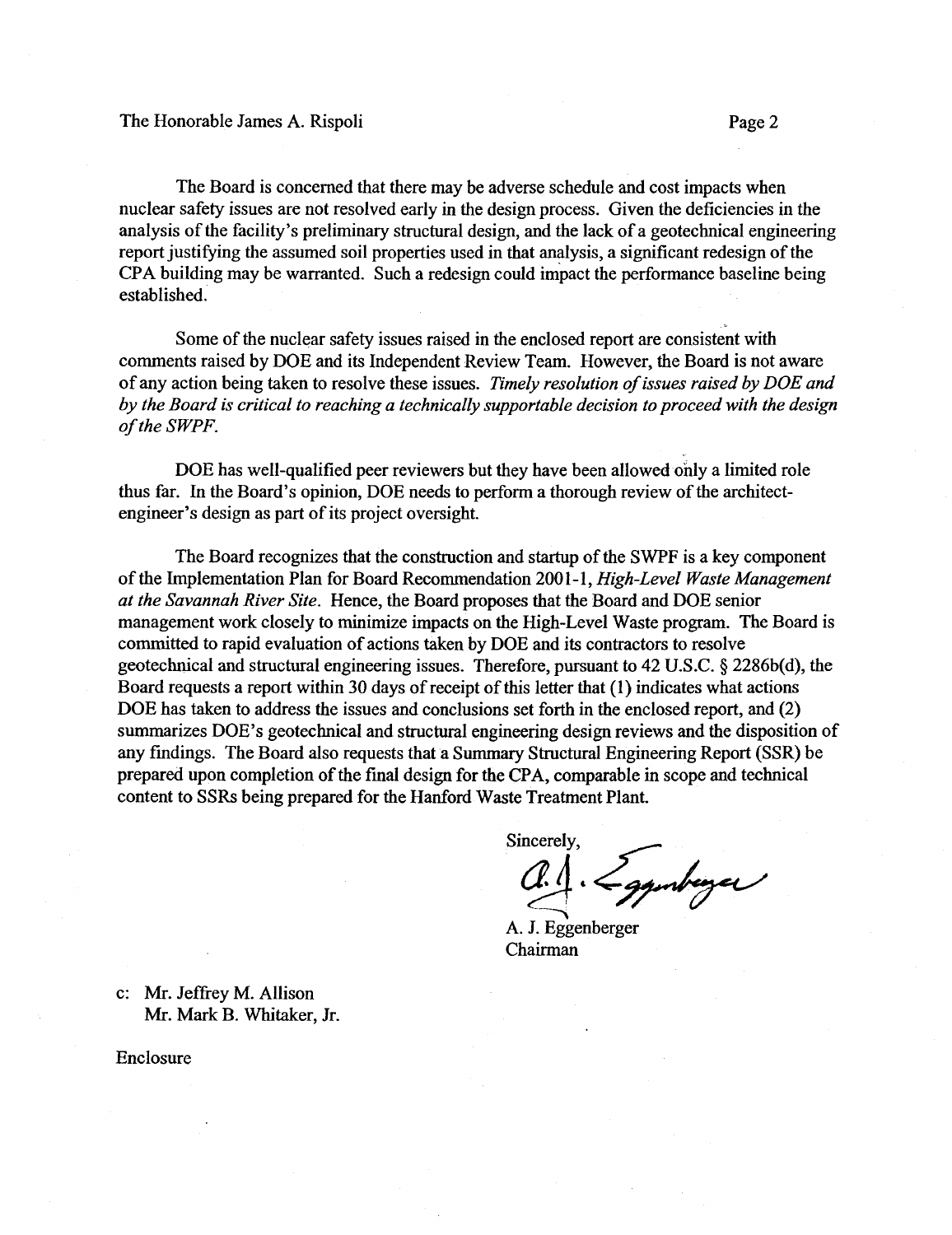## DEFENSE NUCLEAR FACILITIES SAFETY BOARD

## Staff Issue Report

December 14, 2006

|                 | <b>MEMORANDUM FOR:</b> J. K. Fortenberry, Technical Director                                                    |  |
|-----------------|-----------------------------------------------------------------------------------------------------------------|--|
| <b>COPIES:</b>  | <b>Board Members</b>                                                                                            |  |
| <b>FROM:</b>    | J. Blackman                                                                                                     |  |
| <b>SUBJECT:</b> | Review of the Preliminary Structural Design of the Salt Waste<br>Processing Facility at the Savannah River Site |  |

This report documents an on-site review of the preliminary structural design of the Salt Waste Processing Facility (SWPF) Central Processing Area (CPA) at Savannah River Site (SRS). The review was conducted on October 17-18, 2006, by members of the staff of the Defense Nuclear Facilities Safety Board (Board) D. Andersen and J. Blackman and outside experts J. Stevenson, P. Rizzo, and N. Vaidya. This review was followed by a series of discussions between the Department of Energy (DOE) and the Board's staff, as well as independent analyses conducted by the Board's staff.

Background. The preliminary structural design of the CPA was recently completed by the Parsons Infrastructure and Technology Group. The resulting building design information provides input for the development of the performance baseline in support of Critical Decision-2 and Critical Decision-3A, consistent with the requirements of DOE Order 413 .3A, Program and Project Management for the Acquisition of Capital Assets. This information also serves as an indication of the acceptability of design approaches and analytical processes that, in turn, are part of determining the resources required during the final project design and construction.

Geotechnical Engineering Report for the SWPF. Geotechnical conditions at SRS are complex and difficult to interpret. As a result, the geotechnical engineering report typically involves significant field investigation, complex computations, and extensive peer reviews of technically controversial subjects, such as soft zone identification, liquefaction, and settlement assessment.

As discussed later in this report, allowable and ultimate bearing capacity, soil compressibility properties, and normal and post-earthquake settlement profiles control the design of the CPA foundation and parts of the building structure. Sound engineering practice dictates that foundation design parameters be finalized during conceptual design or at the very beginning of preliminary design to preclude impacts on building design adequacy. At SWPF, the preliminary design has been completed, however, this information has not been finalized; it is incomplete and uncertain. As a result, the Board's staff cannot assess whether the current building design is adequate. The Board's staff understands that DOE will accept the current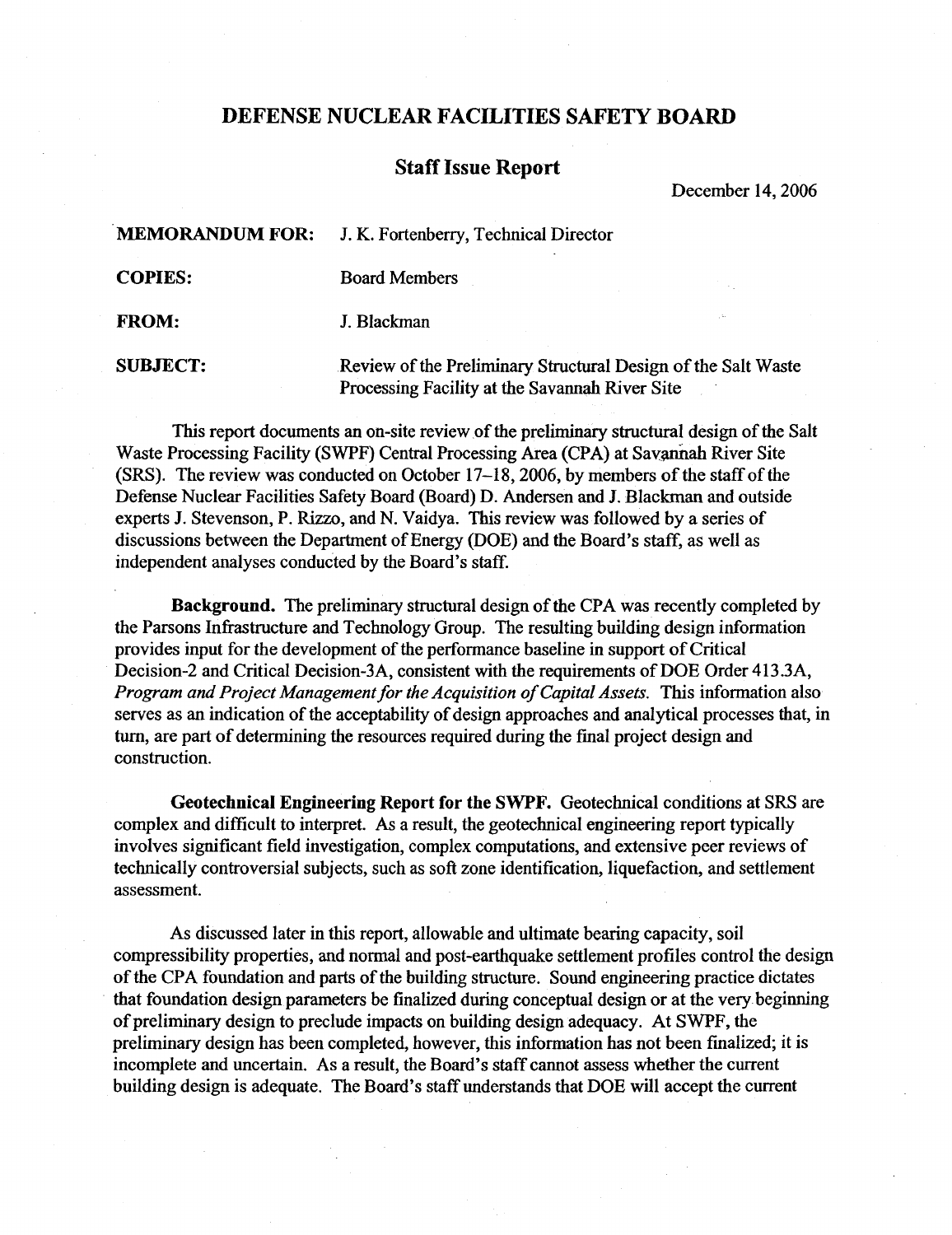design with the expectation that the assumed geotechnical design parameters can be justified, but will add cost and schedule contingencies to the baseline cost estimate to account for the indeterminate uncertainties. Unfortunately, this approach unnecessarily distorts the proposed project performance baseline and it is not clear how these cost and schedule contingencies can be rationally developed given the indeterminate level of uncertainty .

Structural Design for the CPA. The staff's review of the preliminary design of the CPA structure focused on two calculations prepared by the architect-engineer . The first calculation, C-CLC-J-00015, CPA Enhanced Design, covered the analysis and design verification of the CPA building structure, while calculation C-CLC-J-00020, CPA In-Structure Response Spectra, addressed the development of in-structure response spectra (IRS) for the CPA building for use in seismic analyses of safety-related systems and components .

CPA Enhanced Design—This calculation utilized a large finite element model to represent the building structure. Static and dynamic analyses were performed using the Georgia Tech Structural Design Language (GTSTRUDL) computer program . The analysis considered 0.5-inch static settlement and 3-inch dynamic settlement uniformly distributed along the building centerlines. The building structural engineering analysis also incorporated a non-linear soil property relationship to model soil compressibility properties . The staff's review of this work disclosed several issues and apparently erroneous results :

- It is expected that the foundation displacements resulting from the 3-inch dynamic  $\bullet$ settlement will be nearly symmetrical with respect to the longitudinal building axis, but the reported results are not symmetrical and reflect anomalous behavior. This problem is indicative of errors in modeling and/or analysis . Until the source of this erroneous behavior is determined and corrected, the acceptability of the CPA building design cannot be verified. Furthermore, given the inherent variability of geotechnical conditions at the site, other non-uniform settlement profiles should be considered in the building analysis .
- The soil compressibility properties used in the analysis are not representative of values typically encountered at SRS . They are based on the premise that when the soil-bearing pressure reaches twice its allowable value (6 ksf [kips per square foot]), the soil reaches its maximum capacity and is no longer capable of resisting additional load. In fact, soil-bearing capacities at SRS are typically much higher than those used in the analysis. The use of more typical soil compressibility properties, including non-linear behavior at higher strain levels, would likely result in a significant load increase in the building structure.
- The finite element model was generated using four node quadrilateral shell elements. At least four elements are provided between floors and an average of eight elements between walls for modeling the basemat and floor slabs. While this mesh size may be reasonable for representing overall behavior in the preliminary analysis of a shear wall building, it is not clear that such a level of refinement will be appropriate when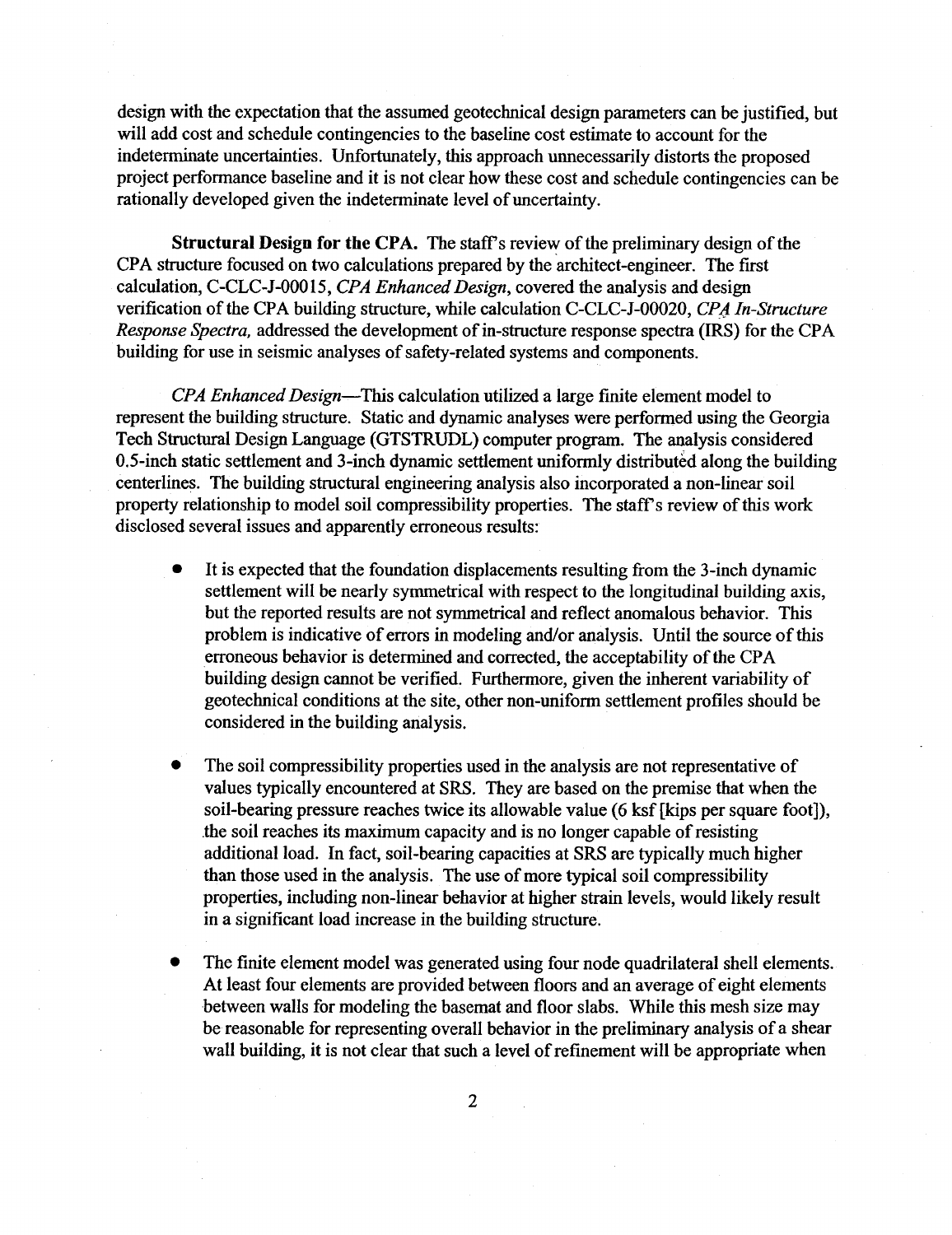the final analysis is performed. In general, four elements are capable of accurately modeling in-plane forces and moments, but may not be adequate for estimating outof-plane forces and moments. During final analysis, detailed cut section analyses are typically performed around openings and at wall-to-slab junctions to develop detailed reinforcement requirements . The mesh refinement employed in the preliminary analysis does not appear to be adequate for this purpose. Lack of adequate substantiation of the mesh will necessitate preparing mesh refinement studies before completing the final analysis .

• Soil stiffness and impedance effects were represented using relationships for uniform soil sites as presented in American Society of Civil Engineers (ASCE) Standard 4-98, Seismic Analysis of Safety Related Nuclear Structures and Commentary. However, the soil conditions beneath the CPA are not uniform and, as indicated in Section C3.3 .4.2 .3 Layered soil sites of ASCE Standard 4-98, "layering of soil deposits can have a significant effect on impedance functions ." For this condition, ASCE 4-98 recommends that frequency-dependant impedance functions be developed. It is not clear that the approach used in the current analysis is conservative.

CPA In-Structure Response Spectra (IRS)—The purpose of this calculation is to provide the IRS for the CPA building for use in seismic analyses of safety-related systems and components. The building is modeled as a cantilever beam attached to an infinitely rigid foundation slab, which in turn is supported by vertical and horizontal soil springs whose properties are based on average soil conditions .

According to the analysis results, seismic floor acceleration levels are attenuated as compared with the input (free-field) acceleration levels . This is contrary to expected behavior, whereby floor and IRS acceleration levels should increase as a result of soil-structure interaction effects. Subsequently, DOE determined that the IRS in the calculation were incorrect since relative acceleration was erroneously output instead of absolute acceleration . It is not clear why the internal review process employed by the architect-engineer failed to identify and correct the erroneous IRS. Therefore the internal review process is also suspect.

Inherent in the IRS analysis is the assumption that the building's behavior can be characterized as a shear beam. However, examination of the mode shapes in the seismic analysis results from the CPA Enhanced Design indicates that this shear beam assumption is not correct and appears to be nonconservative. A more detailed analysis considering wall and floor slab flexibility and soil-structure interaction effects is required.

Quality Assurance Program. Three quality assurance issues arose during the staff's review. First, the architect-engineer reviewers failed to identify the erroneous IRS . Second, the architect-engineer did not follow proper quality assurance procedures (i.e., did not file a nonconformance report) when it was determined that the software being used, GTSTRUDL, was predicting unrealistically large membrane forces . As a result, the architect-engineer assumed,